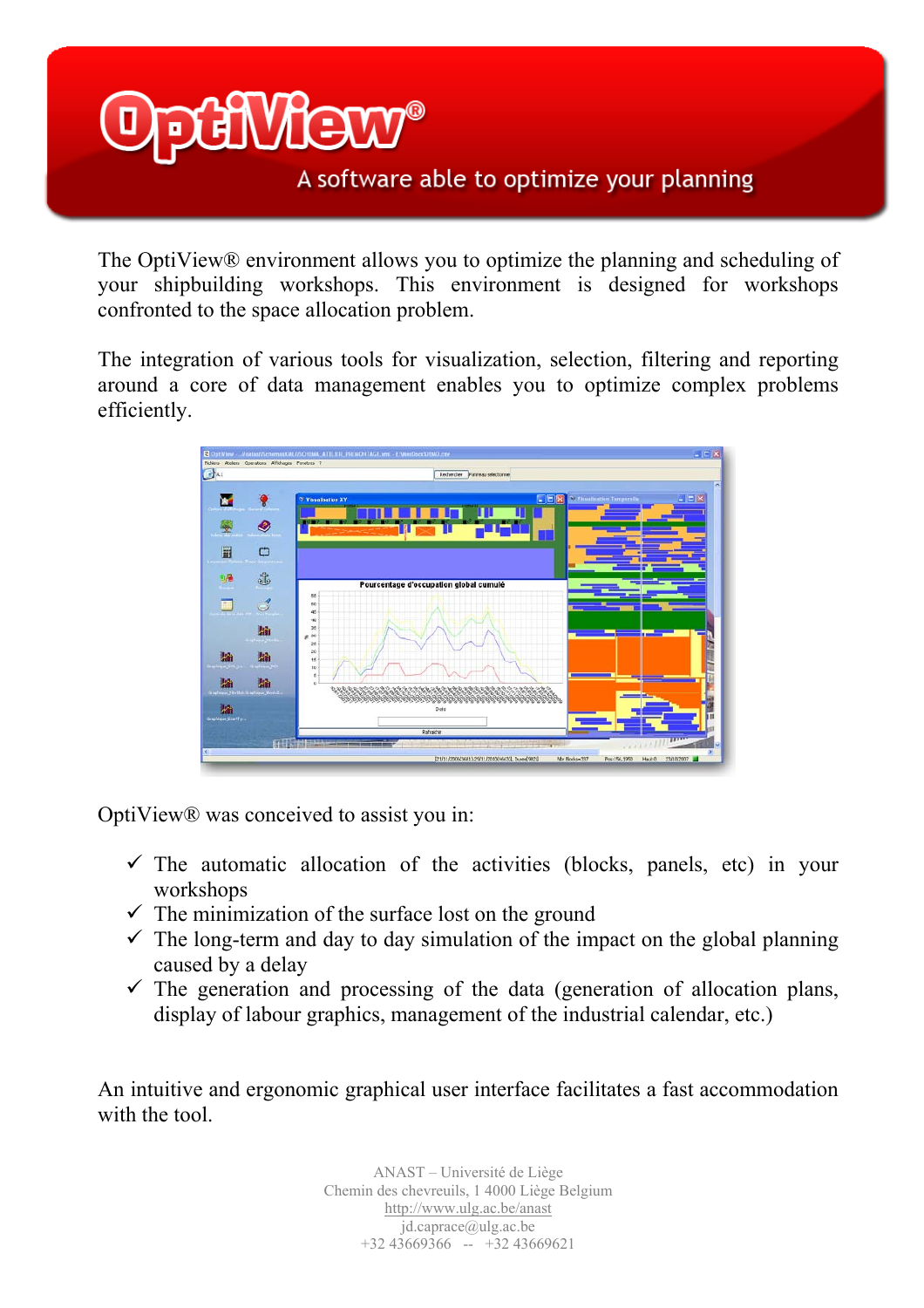

A software able to optimize your planning

# **Functionalities**

### **Display**

- $\checkmark$  Graphical interactive representation of the workshop
	- o Top view of the workshop on a given date
	- o Top view of the workshop with a dimension in space and a dimension in time
- $\checkmark$  Display and editing the activities (blocks, panels, etc) data
- $\checkmark$  Tool for visualization of collisions between activities (blocks, panels, etc)
- $\checkmark$  Management of the displaying options (colours, legends, size of text, etc)



#### **Data management**

- $\checkmark$  Possibility of the workshop data administration in xml format
- $\checkmark$  Automatic optimization Module
- $\checkmark$  Management of the activities in a hierarchical tree structure
- $\checkmark$  Filtering and selection tools of activities
- $\checkmark$  Management of groups of activities (blocks, panels, etc)
- $\checkmark$  Management of preferential zones for the activities (blocks, panels, etc)
- $\checkmark$  Activities snap tool
- $\checkmark$  Management of industrial calendar (working days, etc)
- $\checkmark$  Data update tool for simulation

ANAST – Université de Liège Chemin des chevreuils, 1 4000 Liège Belgium http://www.ulg.ac.be/anast jd.caprace@ulg.ac.be +32 43669366 -- +32 43669621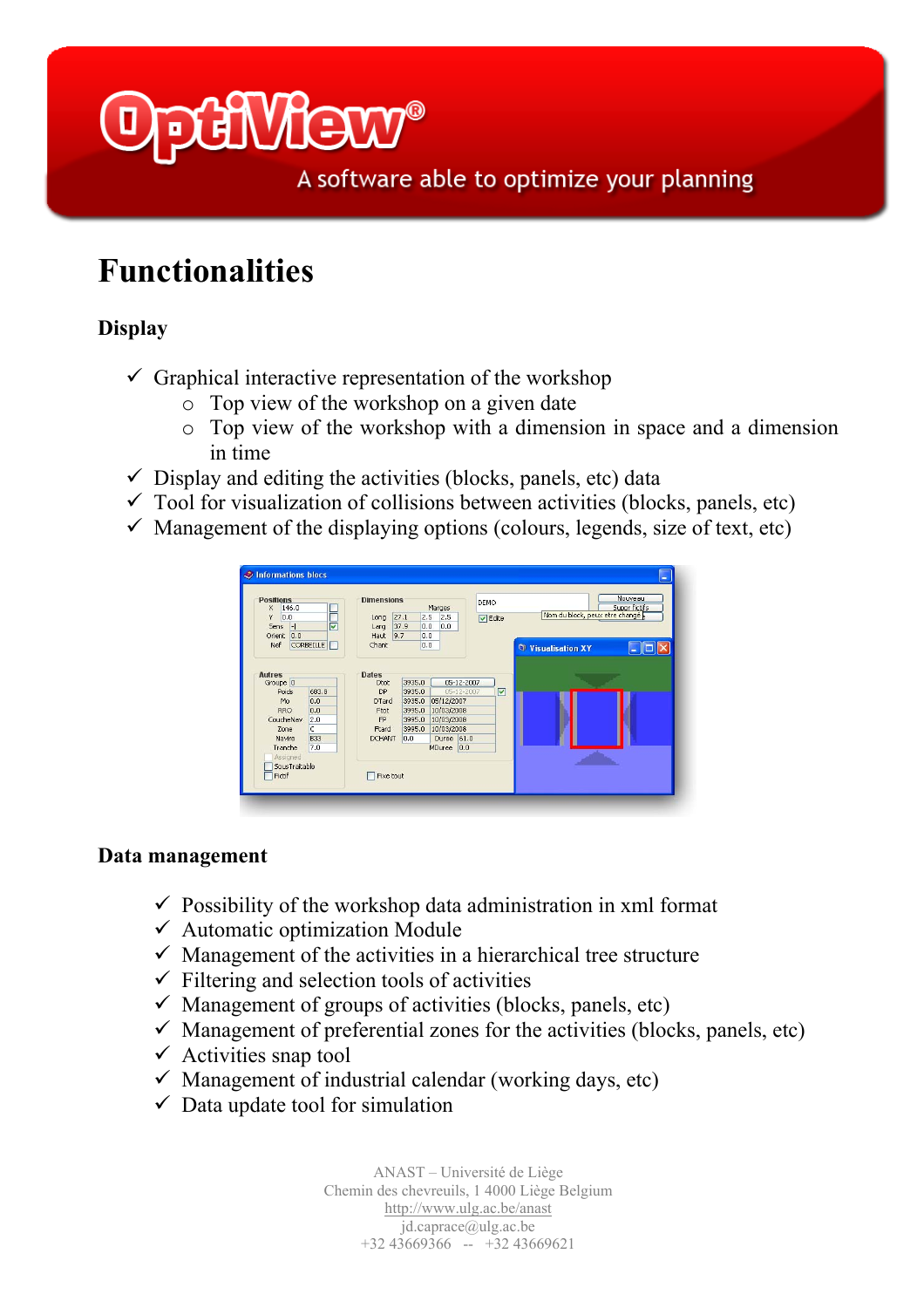# **FORMALE**

## A software able to optimize your planning

### **Data post processing**

Generation of space allocation plan and scheduling to the Postscript, pdf, hpgl and dxf format

Graphics display management (printing and possible export with pdf and csv format)

- $\checkmark$  Space allocation
- $\checkmark$  Activity number per production area (blocks, panels, etc)
- $\checkmark$  Labour
- $\checkmark$  preferential zones
- $\checkmark$  Etc.



#### **Environnement**

Application developed under JAVA (`platform independent') Treatment of the activities databases via CSV flat file Treatment of the workshops databases via xml file

> ANAST – Université de Liège Chemin des chevreuils, 1 4000 Liège Belgium http://www.ulg.ac.be/anast  $id$ .caprace $@$ ulg.ac.be  $+3243669366$  --  $+3243669621$